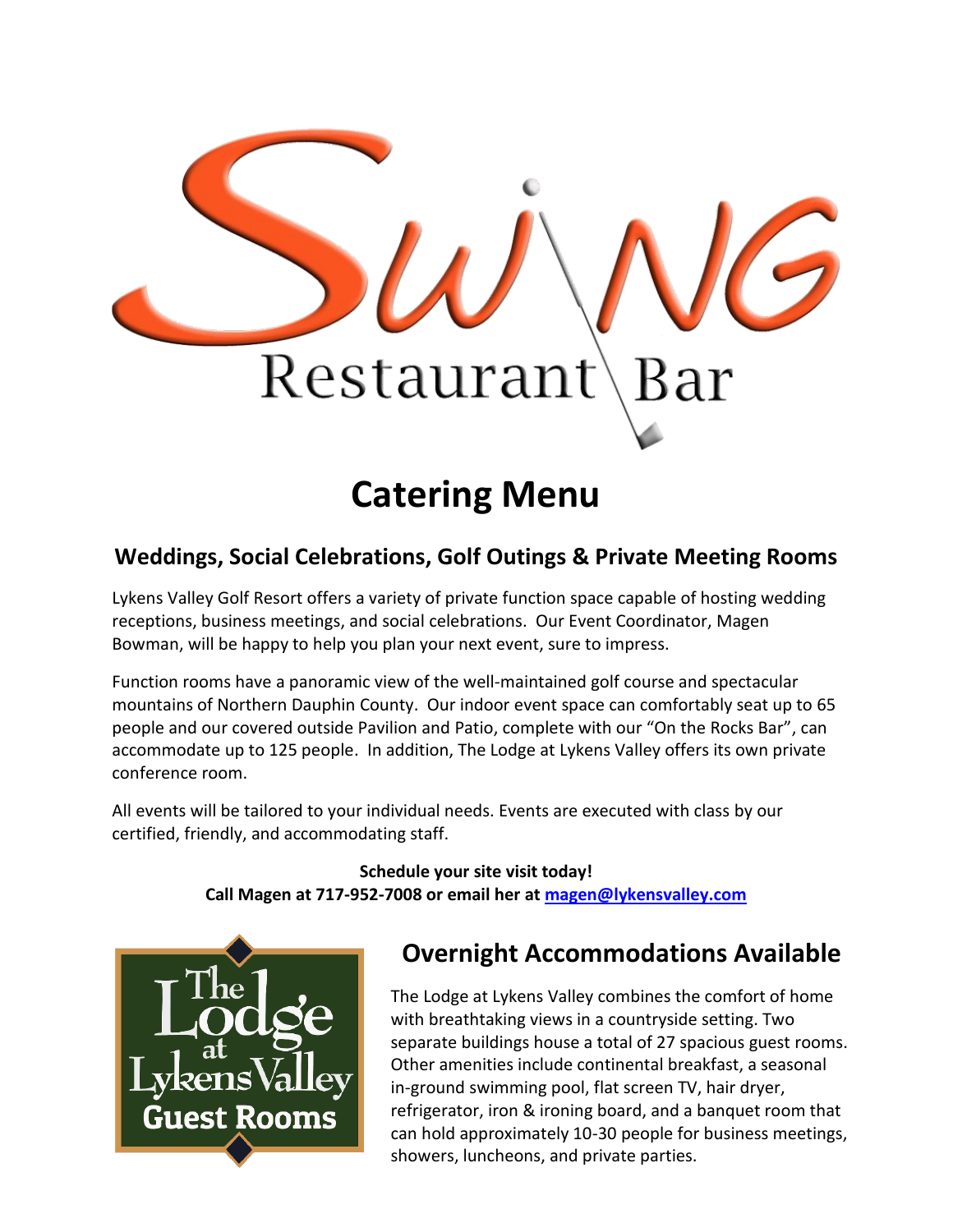### **Breakfast Selections**

**Light Continental** \$7.95++ per person Chilled Orange, Apple, and Cranberry Juices Breakfast Pastries and Fruited Muffins Freshly Brewed Coffee & Hot Tea Selection

### **Executive Continental**  $$9.95++$  per person

Chilled Orange, Apple, and Cranberry Juices Breakfast Pastries and Muffins Bagels with Cream Cheese, Butter, and Fruit Preserves Seasonal Fresh Fruit and Berries Freshly Brewed Coffee & Hot Tea Selection

### **Hot Breakfast Options** - 25 - person minimum

### **Breakfast Buffet** \$14.25++ per person Chilled Orange, Apple, and Cranberry Juices Scrambled Eggs, Country Home Fries Hickory Bacon and Maple Sausage Breakfast Pastries and Muffins Seasonal Fresh Fruit and Berries Freshly Brewed Coffee, Hot Tea Selection

### **Plated Breakfast** \$12.65++ per person

Chilled Orange, Apple, and Cranberry Juices Scrambled Eggs, Country Home Fries Choice of: Hickory Bacon or Maple Sausage Toast with Butter and Fruit Preserves Fresh Fruit Garnish Freshly Brewed Coffee, Hot Tea Selection

### **Individual Additions**

| Freshly Brewed Coffee and Hot Tea Selections               | $$3.25++$ per person |
|------------------------------------------------------------|----------------------|
| Freshly Brewed Coffee, Hot Tea, Iced Tea, or Lemonade      | $$4.25++$ per person |
| Lemonade and Iced Tea                                      | $$2.25++$ per person |
| Chilled Juices-Orange, Apple, Cranberry                    | \$3.95++ per person  |
| Pitchers of Sodas, Iced Tea or Lemonade                    | $$3.75++$ per item   |
| <b>Breakfast Pastries and Fruited Muffins</b>              | \$3.75++ per person  |
| Bagels with Cream Cheese, Butter, and Fruit Preserves      | $$2.65++$ per person |
| Selection of Fruit Yogurts                                 | $$2.25++$ per item   |
| <b>Assorted 20oz Soft Drinks</b>                           | $$2.75++$ per item   |
| Assorted Freshly Baked Cookies, Brownies, and Dessert Bars | \$4++ per person     |

All menu items subject to 20% gratuity and 6% sales tax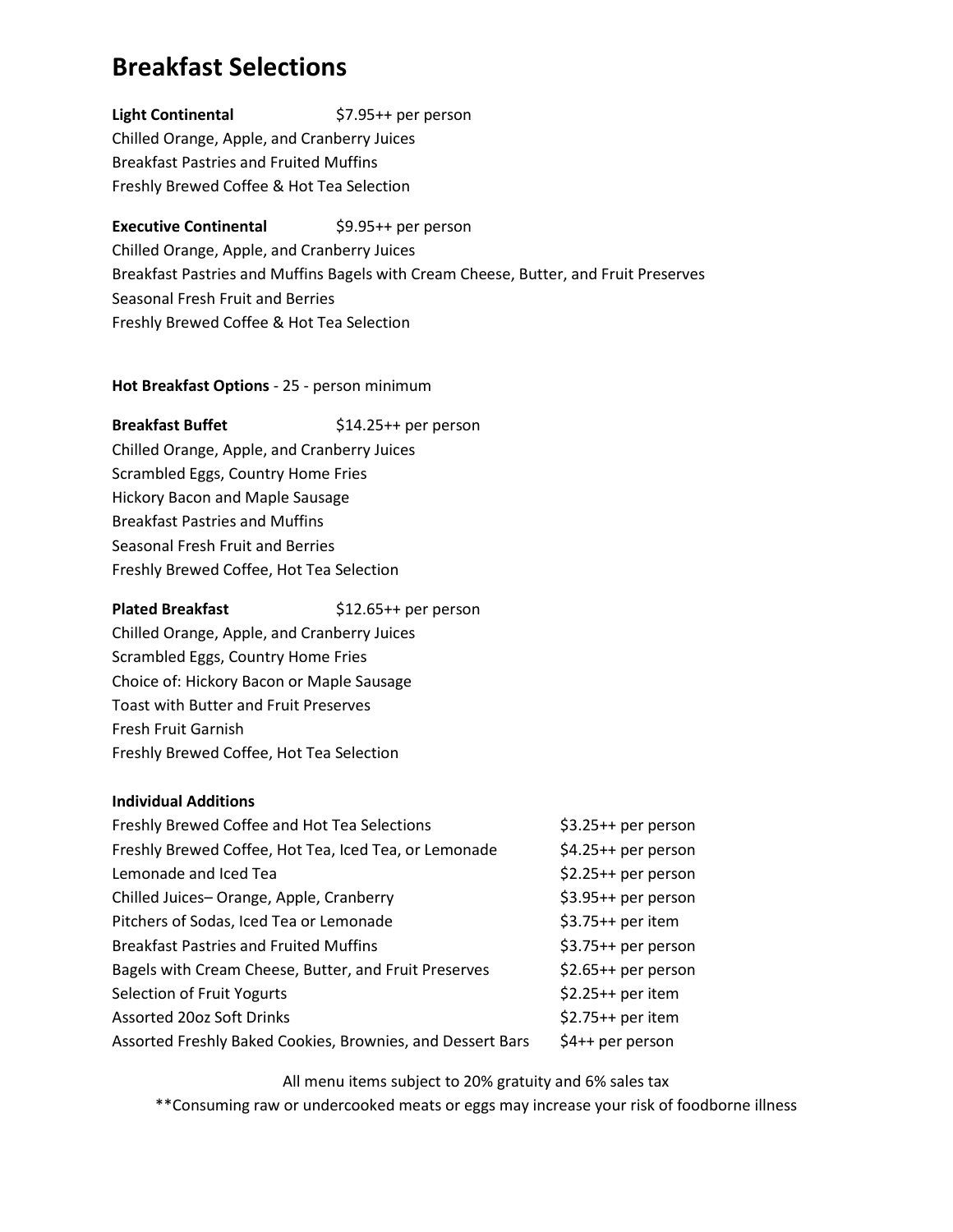### **Brunch Buffet Options** (25 - person minimum)

**OPTION 1** \$19.99 per person

Seasonal Fresh Fruit Display Country French Toast with Maple Syrup Choice of 2 Egg Selections: Quiche with Spinach, Mushrooms & Cheddar Cheese Quiche Lorraine with Bacon, Swiss Cheese and Onions Ham OR Sausage Egg Casserole Scrambled Eggs with Cheese Roasted OR Grilled Red Potatoes Assorted Juices, Freshly Brewed Coffee, Iced Tea & Water

**OPTION 2** \$19.99++ per person

Choice of: Seasonal Fresh Fruit Display OR Fresh Mixed Green Salad with Dried Cranberries, Bleu Cheese, Glazed Walnuts and Poppy Seed Dressing Country French Toast with Maple Syrup Choice of: Scrambled Eggs OR Sausage Egg Casserole Fresh Bacon Roasted or Grilled Red Potatoes Assorted Juices, Freshly Brewed Coffee, Iced Tea & Water

### **Pavilion Buffets** (25 - person minimum)

### **OPTION 1**

Assorted Wraps OR Deli Sandwiches \$16.95++ per person Roast Turkey, Baked Ham & Tuna Salad Choice of 2 Sides: Amish Macaroni Salad, Cole Slaw, Potato Salad, Pasta Salad, Baked Beans, Garden Salad Chips & Pretzels Brownies & Cookies Iced Tea & Water

### **OPTION 2**

Grilled Hamburgers & Hot Dogs \$15.95++ per person

Sliced Lettuce, Tomato & Onion Display Appropriate Condiments, Assorted Sliced Cheese Display and Rolls Choice of 2 Sides: Amish Macaroni Salad, Cole Slaw, Potato Salad, Pasta Salad, Baked Beans, Garden Salad Chips & Pretzels Brownies & Cookies Iced Tea & Water

All menu items subject to 20% gratuity and 6% sales tax \*\*Consuming raw or undercooked meats or eggs may increase your risk of foodborne illness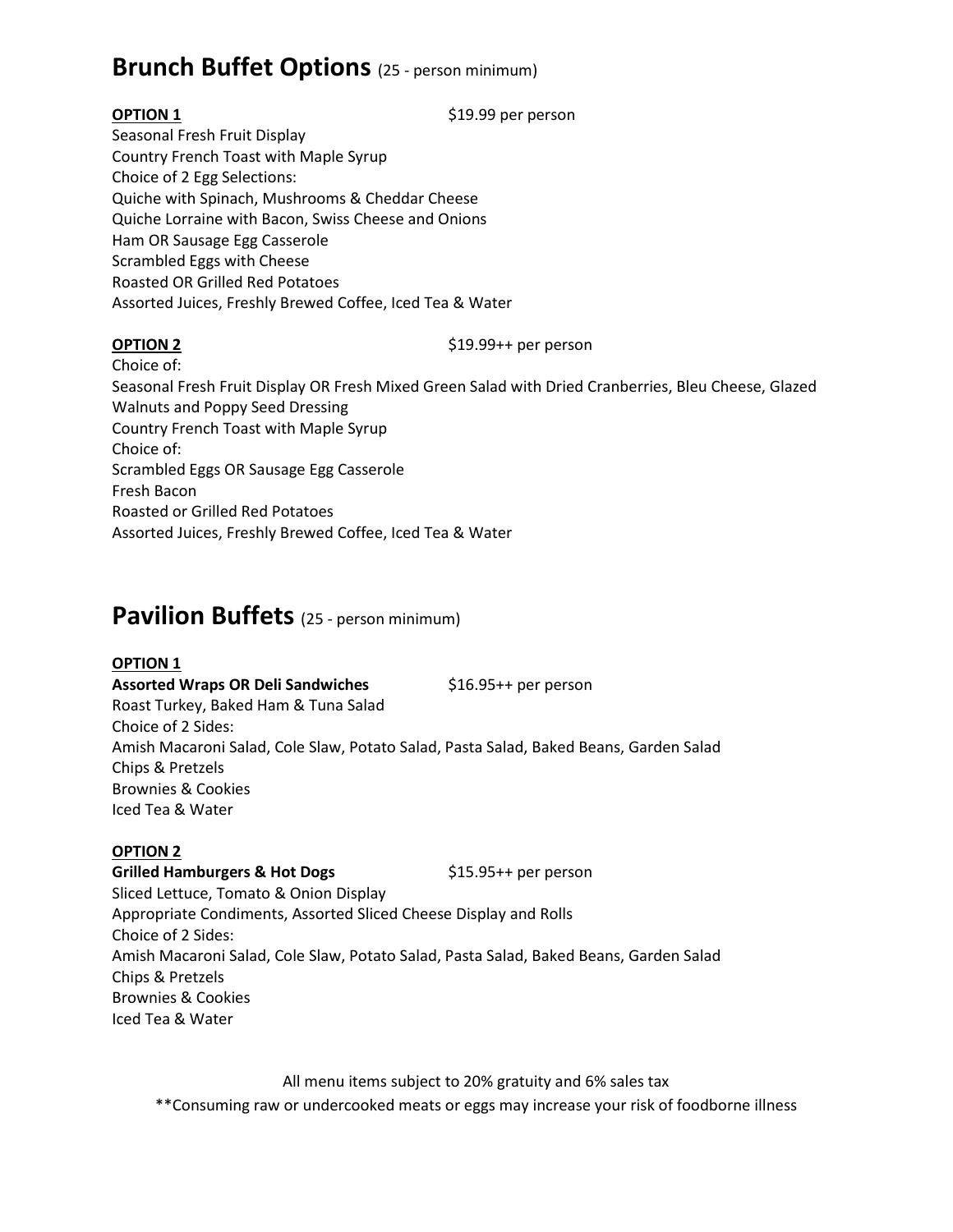#### **OPTION 3**

**Grilled Hamburgers & Grilled Chicken Thighs** \$17.95++ per person Sliced Lettuce, Tomato & Onion Display Appropriate Condiments, Assorted Sliced Cheese Display and Rolls Choice of 2 Sides: Amish Macaroni Salad, Cole Slaw, Potato Salad, Pasta Salad, Baked Beans, Garden Salad Chips & Pretzels Brownies & Cookies Iced Tea & Water

### **OPTION 4**

### **Pulled Pork OR Pulled Chicken BBQ OR Hamburger BBQ** \$16.95++ per person Assorted Sliced Cheese Display and Rolls Choice of 2 Sides: Amish Macaroni Salad, Cole Slaw, Potato Salad, Pasta Salad, Baked Beans, Garden Salad Chips & Pretzels Brownies & Cookies Iced Tea & Water

### **OPTION 5**

**Grilled Chicken Thighs & BBQ Baby Back Ribs** \$24.95++ per person Choice of 3 sides: Amish Macaroni Salad, Cole Slaw, Potato Salad, Pasta Salad, Baked Beans, Buttered Corn, Garden Salad Chips & Pretzels Choice of: Brownies & Cookies OR Cake Iced Tea & Water

### **OPTION 6**

**Roasted ½ BBQ Chicken**  $$19.95++$  per person Choice of 2 Sides: Amish Macaroni Salad, Cole Slaw, Potato Salad, Pasta Salad, Baked Beans, Garden Salad, Baked Potato Chips & Pretzels Choice of: Brownies & Cookies OR Cake Iced Tea & Water

### **OPTION 7**

**12oz Grilled New York Strip OR Flat Iron Steak <br>\$26.95++ per person** Sauteed Mushrooms & Onions Baked Potato with Butter & Sour Cream Choice of Vegetable Rolls & Butter Choice of: Brownies & Cookies OR Cake Iced Tea & Water

Add – Cold Salad - \$2.5++ per person

All menu items subject to 20% gratuity and 6% sales tax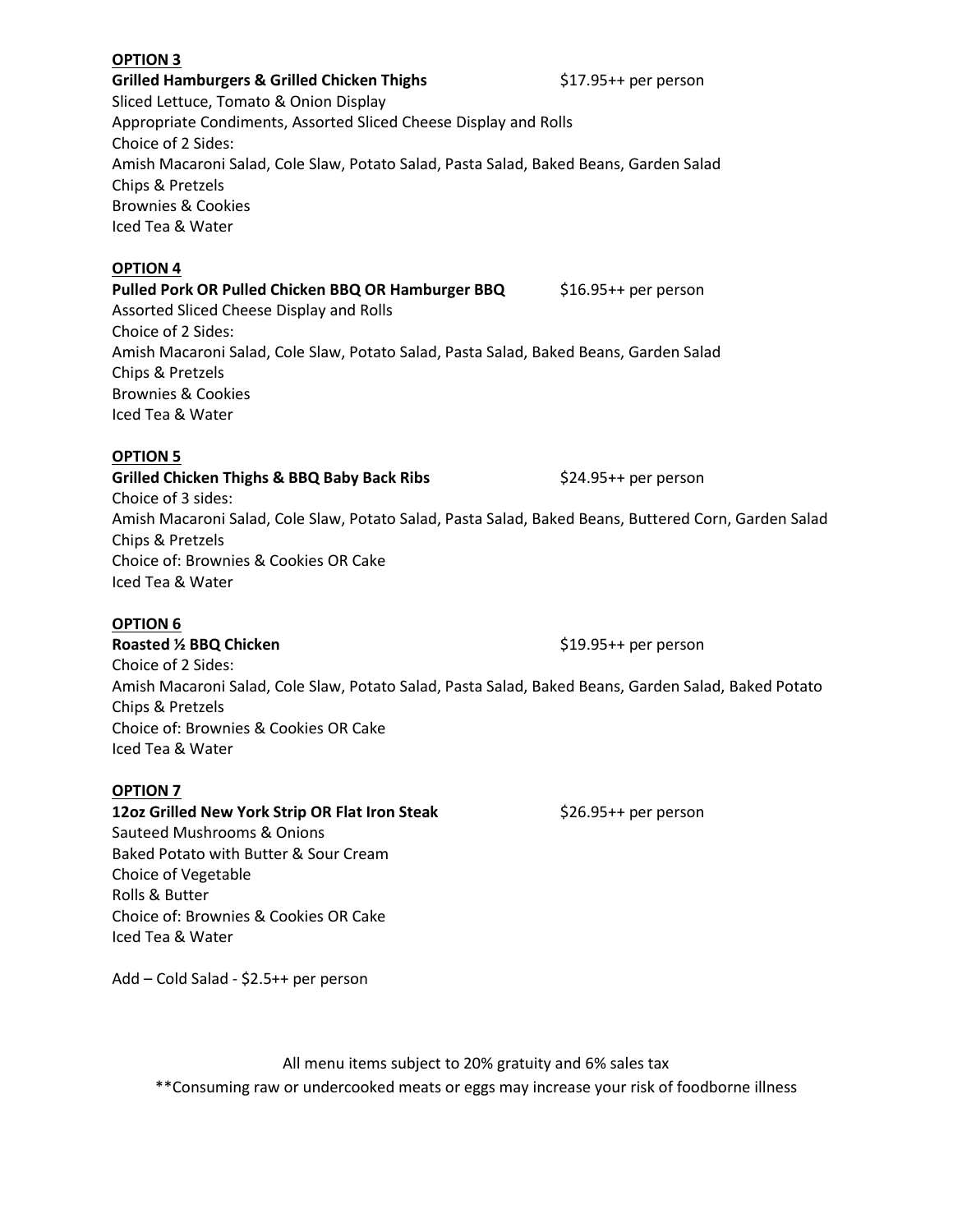### **OPTION 8**

**Soup & Salad Buffet** \$12.95++ per person Chef's Soup of the Day Tossed Garden Salad or Caesar Salad Assorted Dressings, Rolls, Butter & Crackers Fresh Brewed Iced Tea & Water Add: Grilled Chicken \$6++ per person

### **OPTION 9**

#### **Petite Sandwich Buffet** \$16.95++ per person

Applewood Smoked Ham, Roasted Turkey Breast, Roast Beef, Chicken Salad, and Tuna Salad served on a Mini Potato Roll or Wraps

Selection of One Soup:

Cream of Tomato, Cream of Broccoli, Chicken Noodle, Italian Wedding, Beef Vegetable or Minestrone Selection of Two Sides: Pasta Salad, Red Skin Potato Salad or Macaroni Salad, Classic Garden Salad, Caesar Salad or Chef's Specialty Salad of Mixed Greens, Cranraisins, Blue Cheese Crumbles and Candied Walnuts with our House-Made Honey Garlic Salad Dressing Potato Chips

Fresh Brewed Iced Tea & Water

### **OPTION 10**

#### **Grab-N-Go Lunch sandwiches** \$12.5++ per person

Lunches are available boxed or buffet style and include your choice of Sandwich, Snack, and Beverage Each Box includes Appropriate Condiments and Utensils

Sandwich Selection of Meats: Slice Ham, Smoked Turkey, or Roast Beef Selection of Cheese: Swiss, Provolone, Cheddar, or American

Sandwiches served on a Kaiser Roll with your choice of one selection Potato Chips or Mini Pretzels

Bottled Water, Soft Drink, or Sport Drink

### **Grab-N-Go Lunch Enhancements**

| Whole Apple               | $$1++$ - per person   |
|---------------------------|-----------------------|
| Two Freshly Baked Cookies | $$1.5++$ - per person |
| Potato or Macaroni Salad  | $$2.5++-$ per person  |

All menu items subject to 20% gratuity and 6% sales tax

\*\*Consuming raw or undercooked meats or eggs may increase your risk of foodborne illness

### **Plated Served Lunch Options – Available upon request**

All menu items subject to 20% gratuity and 6% sales tax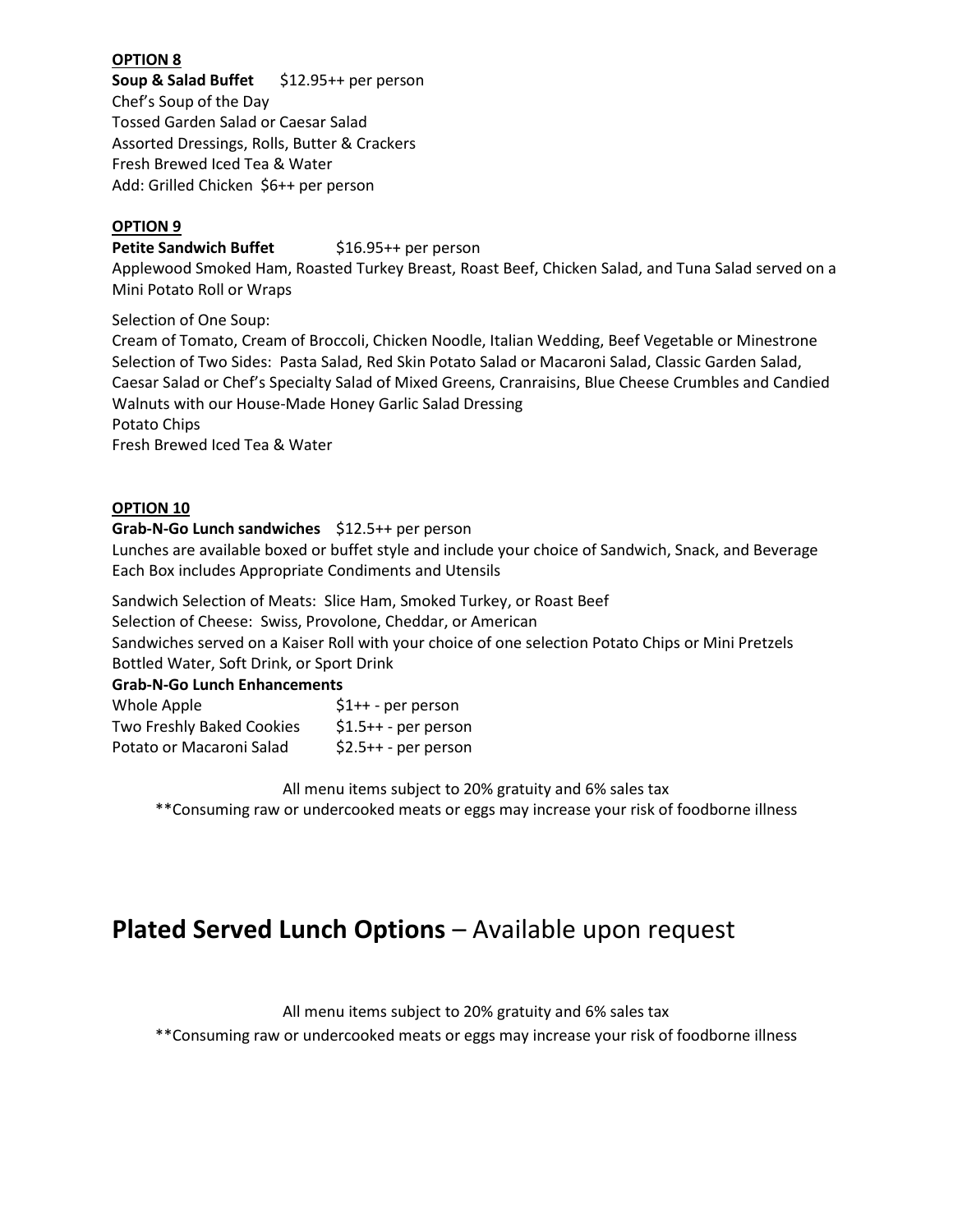## **Appetizers**

### **Cold Appetizer Displays**

| Domestic and International Cheese Display \$4++ per person<br>Artistically Displayed Cheeses with Fresh Fruit Accents, and Crackers                                                                                                            | (15 person minimum)                                                                                                                                                                                                                                                                                                                                                  |
|------------------------------------------------------------------------------------------------------------------------------------------------------------------------------------------------------------------------------------------------|----------------------------------------------------------------------------------------------------------------------------------------------------------------------------------------------------------------------------------------------------------------------------------------------------------------------------------------------------------------------|
| \$3++ per person<br>Artistically Displayed Garden Fresh Vegetables with Buttermilk Ranch                                                                                                                                                       | (15 person minimum)                                                                                                                                                                                                                                                                                                                                                  |
| \$3.5++ per person<br>Artistically Displayed Sliced Fruit and Berries with Flavored Yogurt Dip                                                                                                                                                 | (15 person minimum)                                                                                                                                                                                                                                                                                                                                                  |
| \$10++ per person                                                                                                                                                                                                                              | (15 person minimum)<br>Artistically Displayed Domestic and International Cheeses, Fresh Vegetables, and Seasonal Fruit Display                                                                                                                                                                                                                                       |
| \$3++ per person<br>Our own Crab Dip Displayed with Tortilla Chips                                                                                                                                                                             | (15 person minimum)                                                                                                                                                                                                                                                                                                                                                  |
| \$5.25++ per person                                                                                                                                                                                                                            | (15 person minimum)                                                                                                                                                                                                                                                                                                                                                  |
| $$6.25++$ per person<br>Coopers Sharp Cheese and Assortment of Smoked Meats                                                                                                                                                                    | (15 person minimum)                                                                                                                                                                                                                                                                                                                                                  |
| \$8++ per 1lb Bag                                                                                                                                                                                                                              |                                                                                                                                                                                                                                                                                                                                                                      |
| Bavarian Soft Pretzel Bites with Stoneground Mustard<br>Our House Grilled Wings with a Variety of Sauces Available<br>Meatballs - Choice of: Italian, Bourbon Siracha, or Sweet & Sour<br>Fried Coconut Crusted Shrimp with Sweet & Sour Sauce | \$14.75++ per 25 pieces<br>\$15.25++ per 25 pieces<br><b>Market Price</b><br>\$20.50++ per 25 pieces<br>\$18.75++ per 25 pieces<br>\$22.5++ per 25 pieces<br>\$25++ per 25 pieces<br>\$30++ per 25 pieces<br>\$37.5++ per 25 pieces<br>\$55++ per 25 pieces<br>\$60++ per 25 pieces<br>\$110.5++ per 25 pieces<br>\$112.5++ per 25 pieces<br>\$192.5++ per 25 pieces |
|                                                                                                                                                                                                                                                |                                                                                                                                                                                                                                                                                                                                                                      |

All menu items subject to 20% gratuity and 6% sales tax \*\*Consuming raw or undercooked meats or eggs may increase your risk of foodborne illness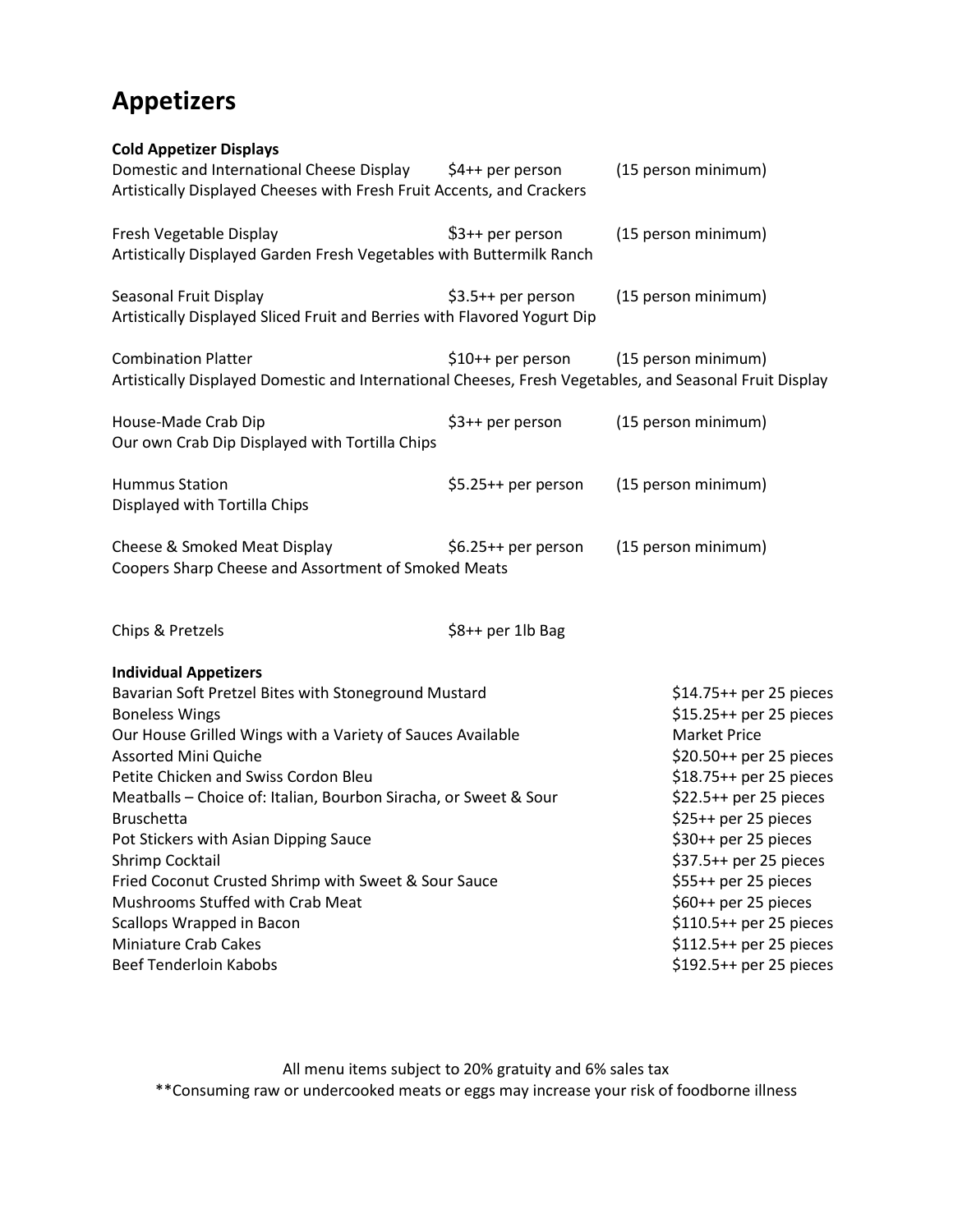### **Dinner Selections**

### **Dinner Entrée Buffet**

\$26.95++ per person - (25 person minimum)

Includes:

Displayed Mixed Greens Salad with Choice of Two Dressings / Roll & Butter / Vegetable & Starch Choice of Two Entrée Selections:

- Bread Stuffing Filled Chicken Breast
- Chicken Marsala
- Chicken Parmesan
- Beef Tips in Demi-Glace
- Smoked Pit Ham with Brown Sugar & Honey
- Roasted Pork Loin with Apple Glaze
- Seafood Alfredo with Pasta
- Broiled Haddock
- Maryland Crab Cake / Add \$5++

Choice of One: Mashed Potatoes / Roasted Red Potatoes / Baked Potato/ Buttered Corn / Green Beans Steamed Broccoli / Sweet Potatoes Freshly Brewed Coffee, Iced Tea & Water

### **Carving Station Enhancement:**

Two Entrée Buffet with Carving Station \$35++ per person One of Two Entrée Choices:

- Roasted Prime Rib
- Flat Iron Steak with Demi-Glace

All menu items subject to 20% gratuity and 6% sales tax \*\*Consuming raw or undercooked meats or eggs may increase your risk of foodborne illness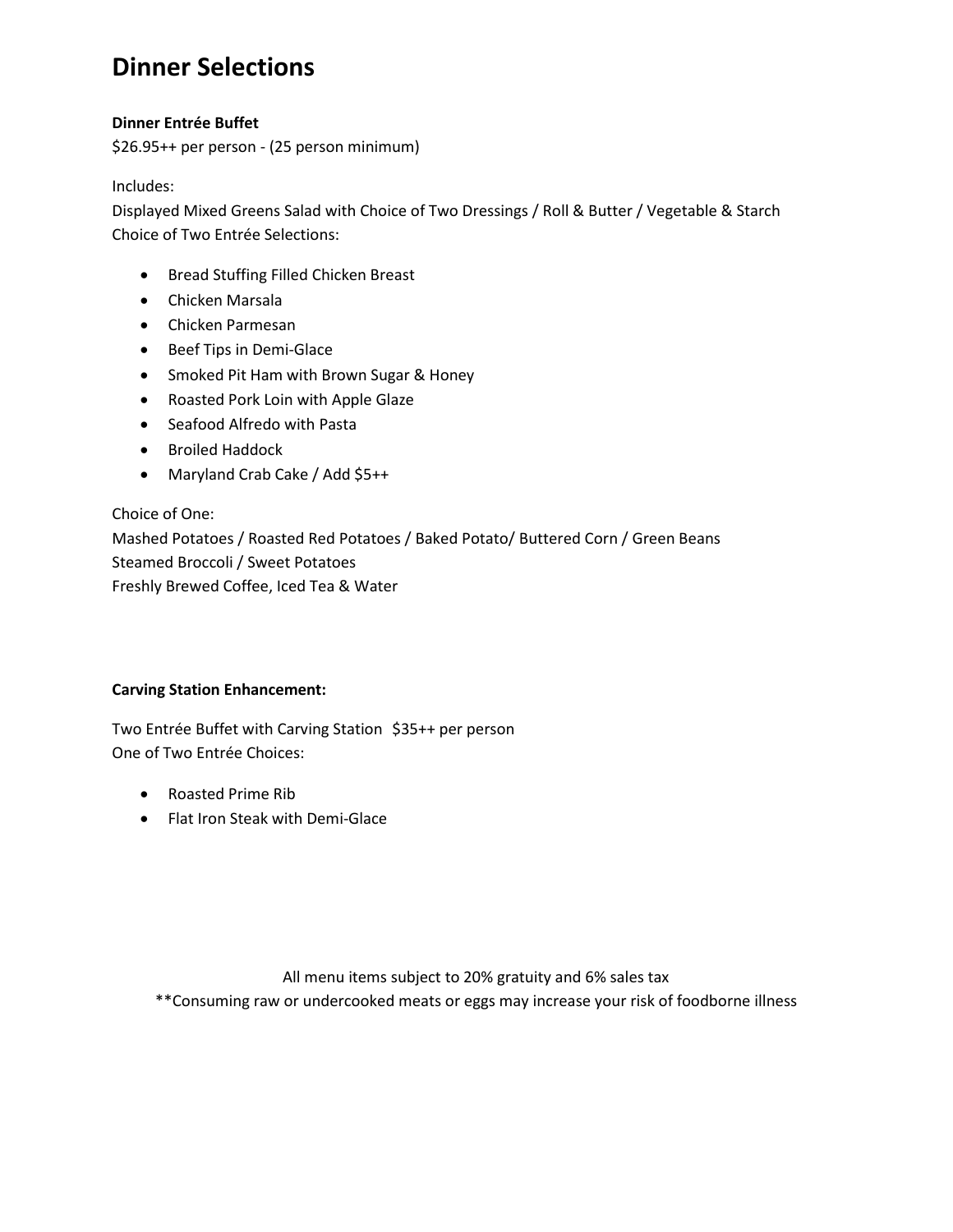### **Served Dinner Menu Selections**

Includes - Mixed Greens Salad with Choice of Two Dressings, Choice of Two Side Dishes, Roll & Butter

Entrée Choices:

- Chicken Marsala \$18++
- Bread Stuffing Filled Chicken Breast \$20++ • 8 oz. Filet Mignon \$30++
- 12 oz. Roast Prime Rib of Beef  $$29++$
- Single Crab Cake \$22++
- Twin Crab Cakes  $$31++$
- Wild Caught Salmon \$26++
- 8 oz. Flat Iron Steak with Demi-Glace \$23++
- Panko Herb Crust Haddock \$22++
- Land & Sea Dinner 8 oz. Flat Iron Steak with Sautéed Shrimp \$27++

### Choice of Two Side Dishes:

Mashed Potatoes / Roasted Red Potatoes / Baked Potato / Baked Sweet Potato Buttered Corn / Green Beans / Steamed Broccoli

Extra Side Dish \$3++ per person

Freshly Brewed Coffee, Iced Tea & Water

### All menu items subject to 20% gratuity and 6% sales tax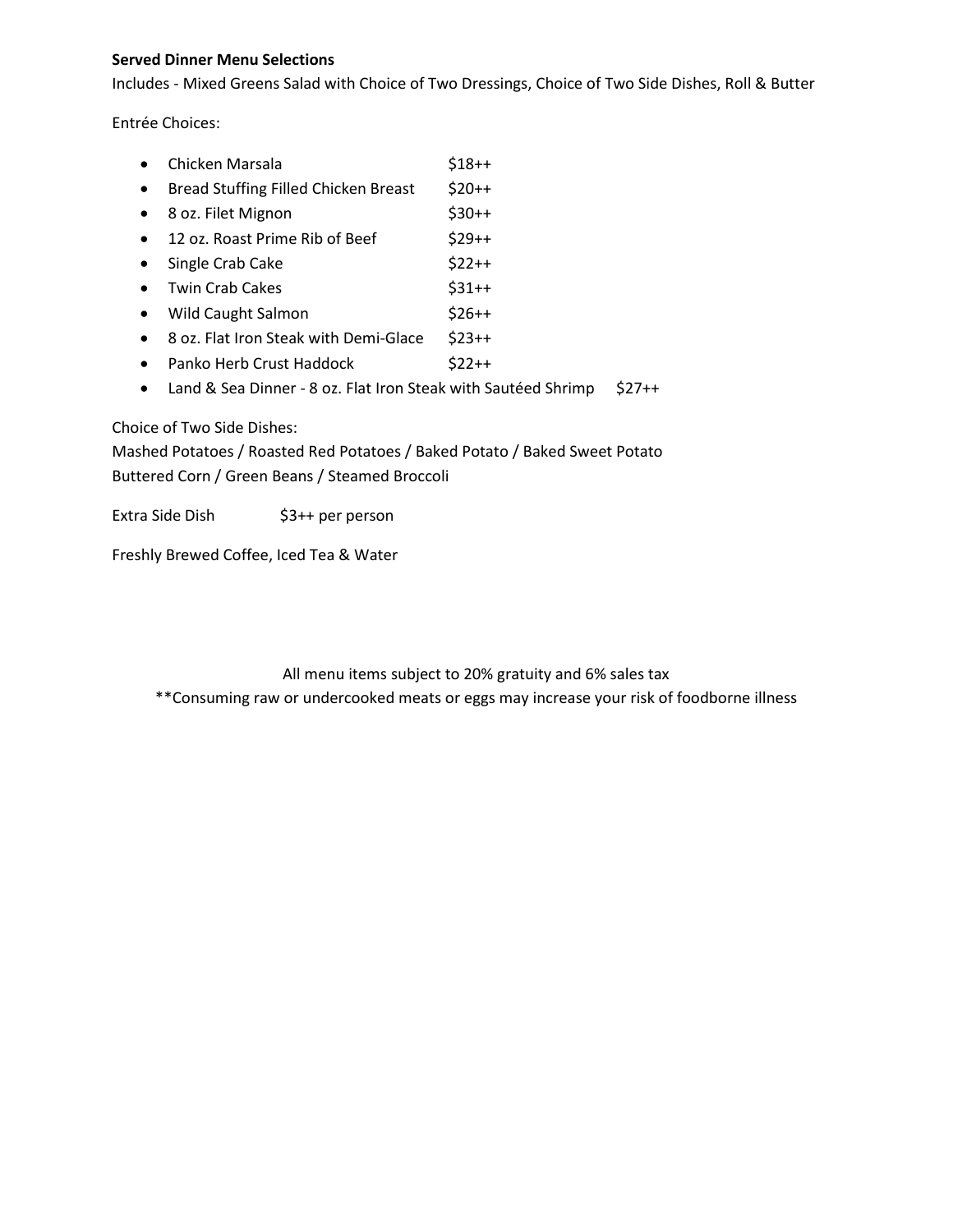### **Bar & Beverage Options:**

### **Cash Bar and Consumption Bar Service Available**

### **Private Bar Set-up Fee of \$150 for a Five Hour Event**

### **"Cash Bar"**

All guests are responsible for their own purchases of beverages.

### **"Consumption Bar"**

Per Drink Charges can be arranged on an "As Consumed" basis and billed to your account at the conclusion of the event. The Consumption Bar is subject to a security deposit.

*Signature Cocktails are priced accordingly by the gallon when served at the Pavilion*

Case Beer - 24-pack (Yuengling products): \$50+ 30-pack (Miller, Coors, Bud, Bud light): \$65+ 24-pack (Michelob Ultra): \$65+ 24- pack (Troegs/specialty): priced accordingly

Kegs - Event/Outing Domestic 1/2 Keg (Approx. 120 16 oz. pours): \$250+ Event/Outing Domestic ¼ Keg (Approx. 60 16 oz. pours): \$150+ Event/Outing ⅙ Keg Troegs: \$175+ Other Craft Selections will be priced upon request

Non-Alcoholic - 24-pack Gatorade: \$50+/case (all one flavor or a variety) 24-pack Bottled Water: \$26+/case Pepsi Products (12 oz. cans): \$26+/case Pepsi, Diet Pepsi, Mountain Dew, Mug Root Beer, Sierra Mist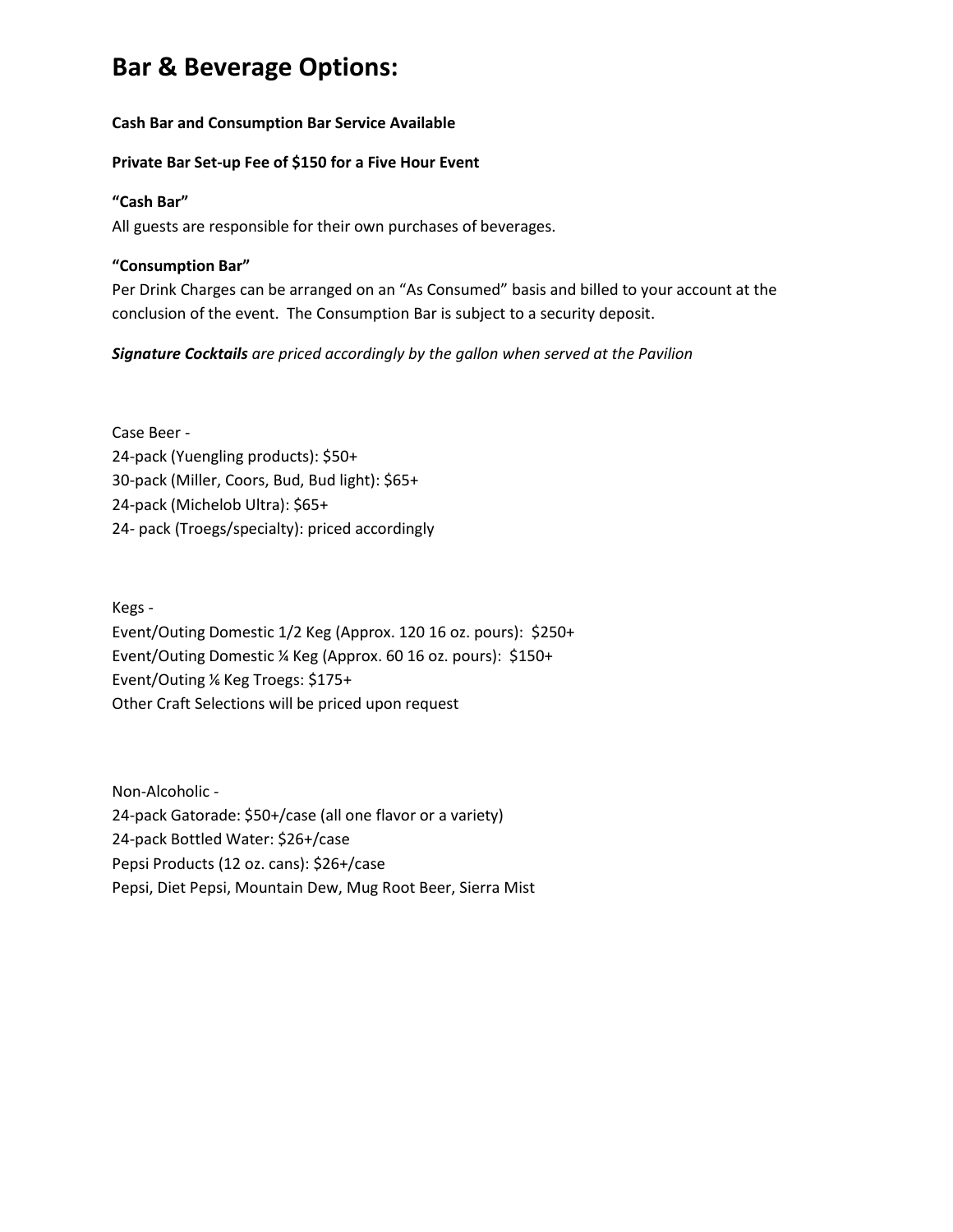### **Wine Pricing**

| CHARDONNAY             | Yellow Tail          | 27 |
|------------------------|----------------------|----|
|                        | Woodbridge           | 27 |
|                        | <b>William Hill</b>  | 35 |
| <b>MOSCATO</b>         | <b>Barefoot</b>      | 27 |
| PINOT GRIGIO           | <b>Yellow Tail</b>   | 27 |
| <b>RIESLING</b>        | Snoqualmie           | 31 |
| <b>SAUVIGNON BLANC</b> | Kim Crawford         | 39 |
| <b>WHITE ZINFANDEL</b> | Woodbridge           | 27 |
| CABERNET               | Robert Mondavi       | 31 |
| <b>LAMBRUSCO</b>       | Riunite              | 27 |
| <b>MALBEC</b>          | Casillero Del Diablo | 31 |
| <b>RED BLEND</b>       | Apothic Red          | 31 |
| PINOT NOIR             | Robert Mondavi       | 31 |
| <b>RED ZINFANDEL</b>   | Ravens Wood          | 31 |

Champagne by the bottle - Priced accordingly

### **Beer Carts for Tournaments**

We offer this as a stationery set up at specific holes on the front and back of the course.

Minimum 20 teams / Cash Sales only

Cost per Cart is \$100 which includes a selection of canned beer, soda, Gatorade, water & snacks If Specific beer selection is desired this must be made 2 weeks prior to event via our food & beverage department.

### **House Alcohol Policy**

We uphold Pennsylvania Liquor Control Board Codes and State Law regarding the service of all beverages served on our premises. Anyone who looks under the age of 30 will be asked to provide proper identification. We reserve the right to refuse service to anyone who may be a risk to themselves or others.